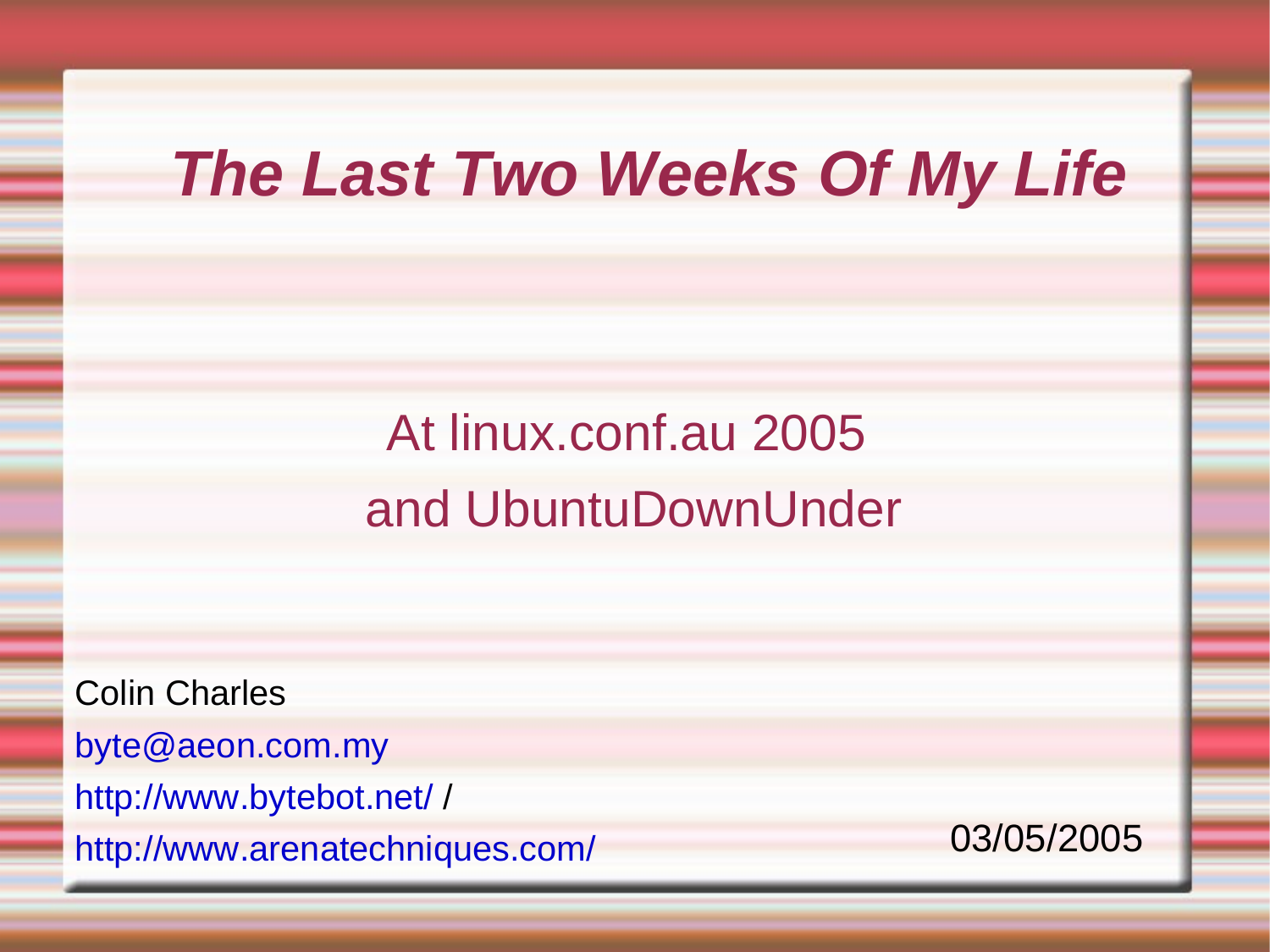#### **It started with an e-mail...**

From: Michael Still <n **till**® .u≫  $12<sup>o</sup>$ Cc: Colin Charles <br/> <br/>byte@aeon.com.my> Subject: Re: You're a RDP winner Date: Mon, 28 Feb 2005 17:59:58 +1100

Michael Still wrote:

 $\gg$ 

 $>$  Colin,  $\geq$ 

> congratulations on winning the national section of the LCA RDP. The next > step is we need to work out flights and such for your trip. Would you > like us to book the flights for you? The conference runs between 18 > April and 23 April, and we propose that you fly in the day before, and > fly out the day after. Will this work for you?

Oh, by the way. Please keep this information confidential until we've had the time to get the press release together.

Thanks, Mikal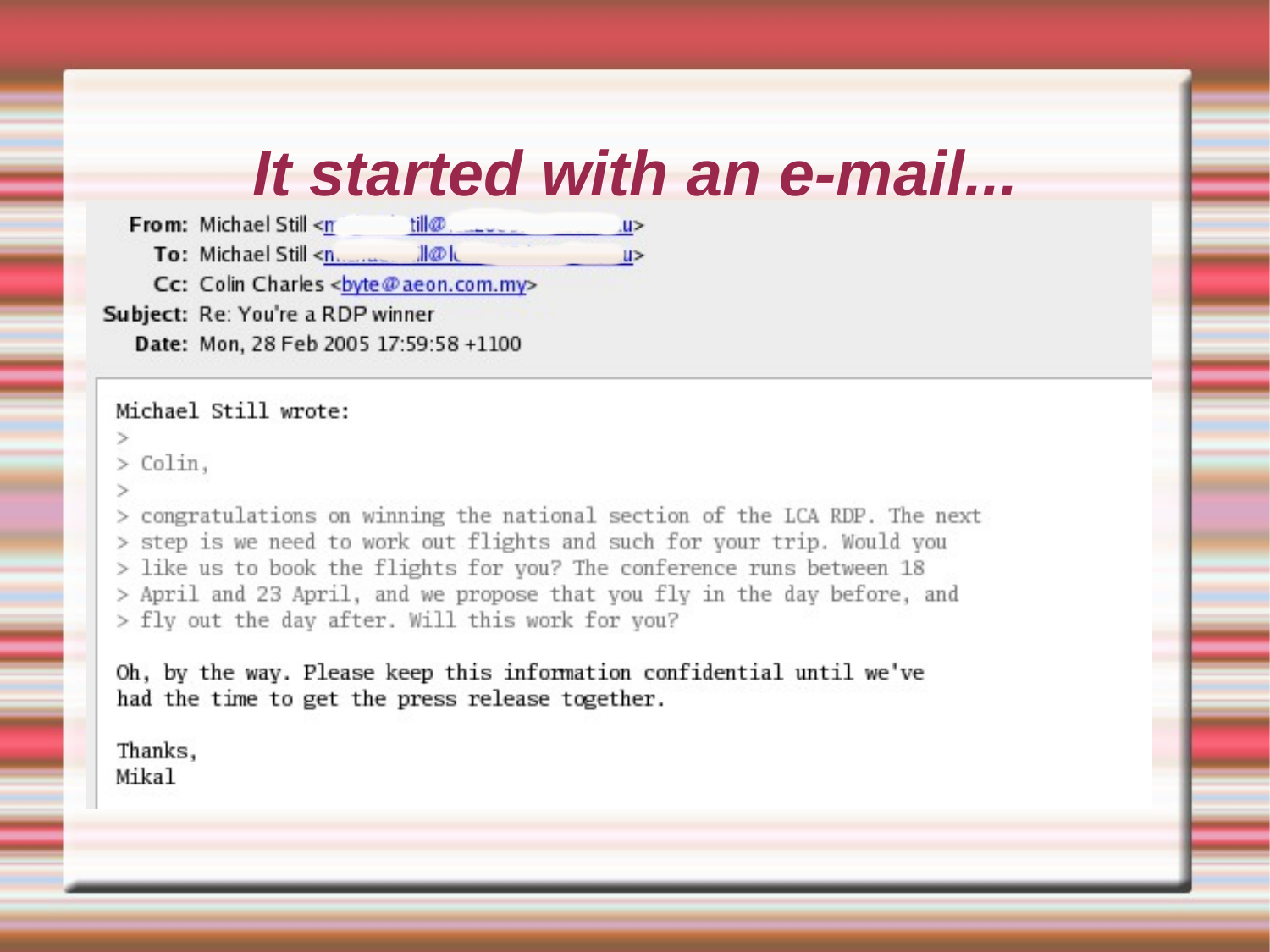#### **And for a bit more fun...**

 Come March 30, the announcement went out for all 9 delegates My name wasn' t there...

> Also another lucky person who submitted to the Regional Delgates Program will be announed as the National winner at the conference opening and be presented with a fantastic prize by Sun. This is above and beyond their seat at linux.conf.au 2005.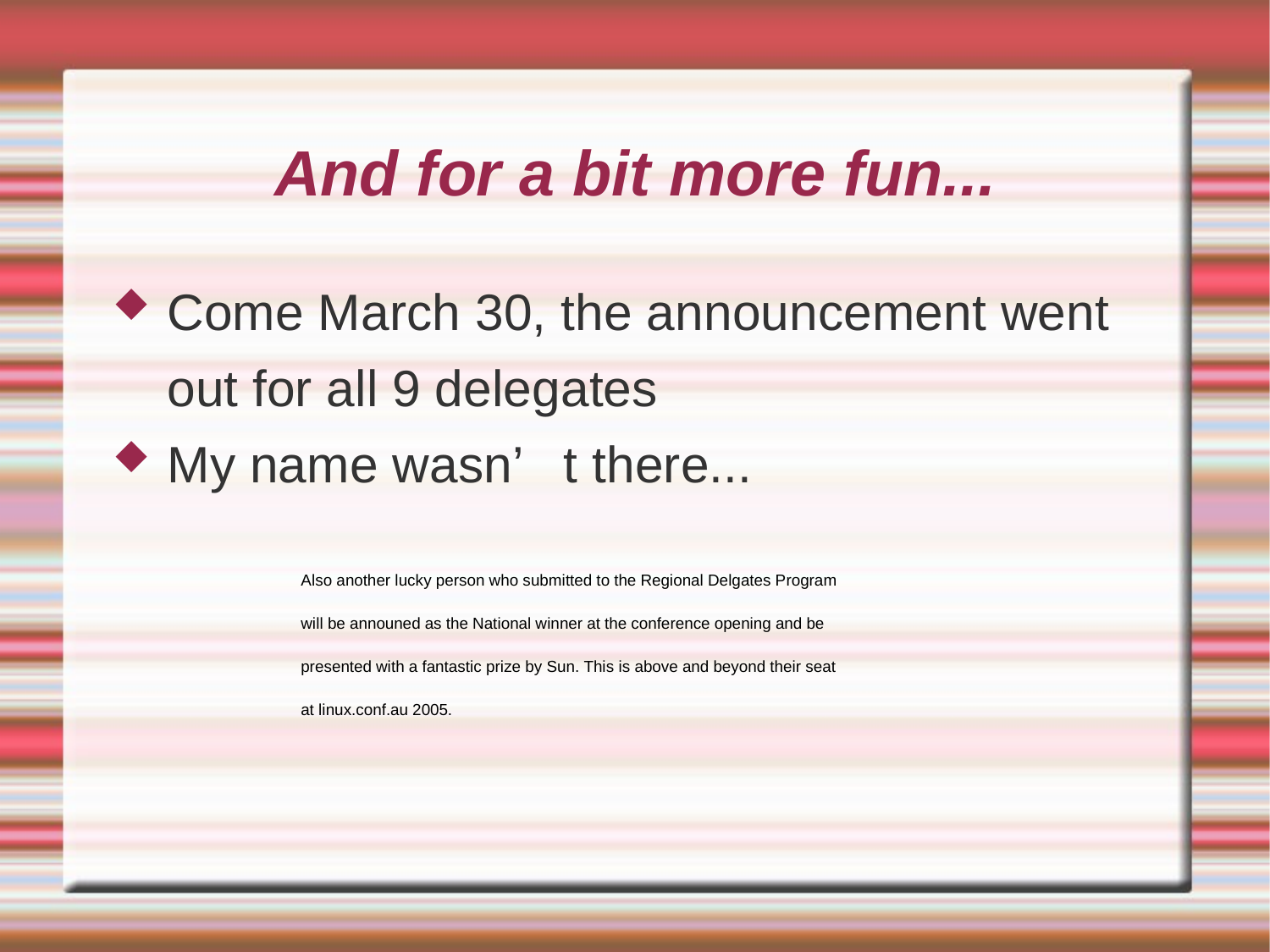### **Tickets were booked...**

#### ◆ Arrived on Sunday

- ◆ Saw many friendly faces
- ◆ Rusty grabbed me from the airport
- Had food at the in(famous) Woodstock
- Checked out Burgmann College
	- ◆ No Internet!
	- ◆ Breakfast was provided on Monday (and every other day)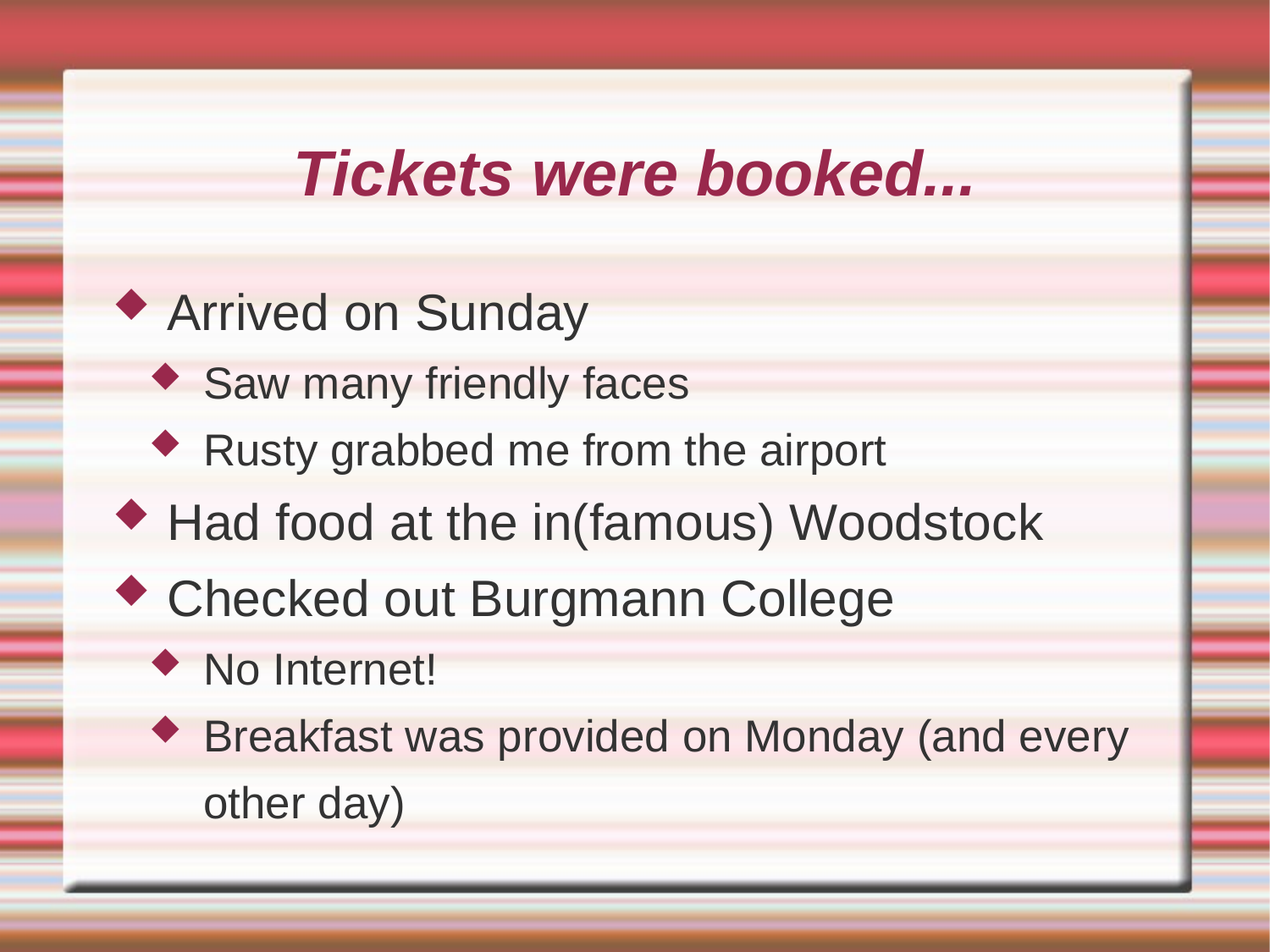# **OpenOffice.org MiniConf**

- Was something I co-organized on Monday & Tuesday ◆ Controlled the video camera too... And spoke about " OpenOffice.org on the PowerPC Platform" (Linux/OS X) Sun footed the bill for beer on Monday! Missed out on embedded, security, audio,
	- GNOME, education, Debian miniconfs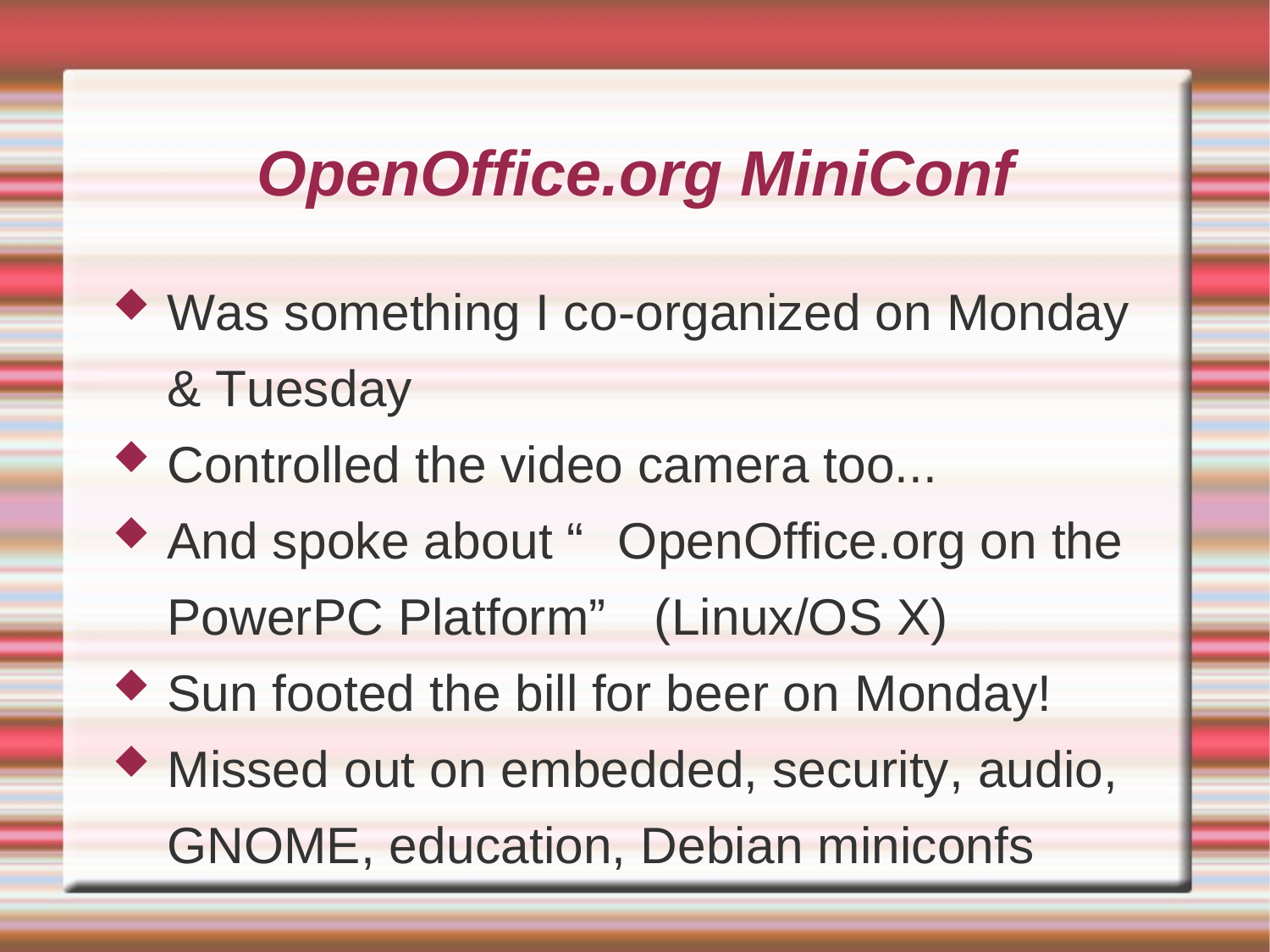### **Conference opening**

- **<http://linux.conf.au/program.php> Audio party thing was somewhat fun**
- **Wednesday morning was conference opening**
	- **And lo and behold, Simon Phipps, Sun' s Open Source honcho, handed me a nice, pretty gift**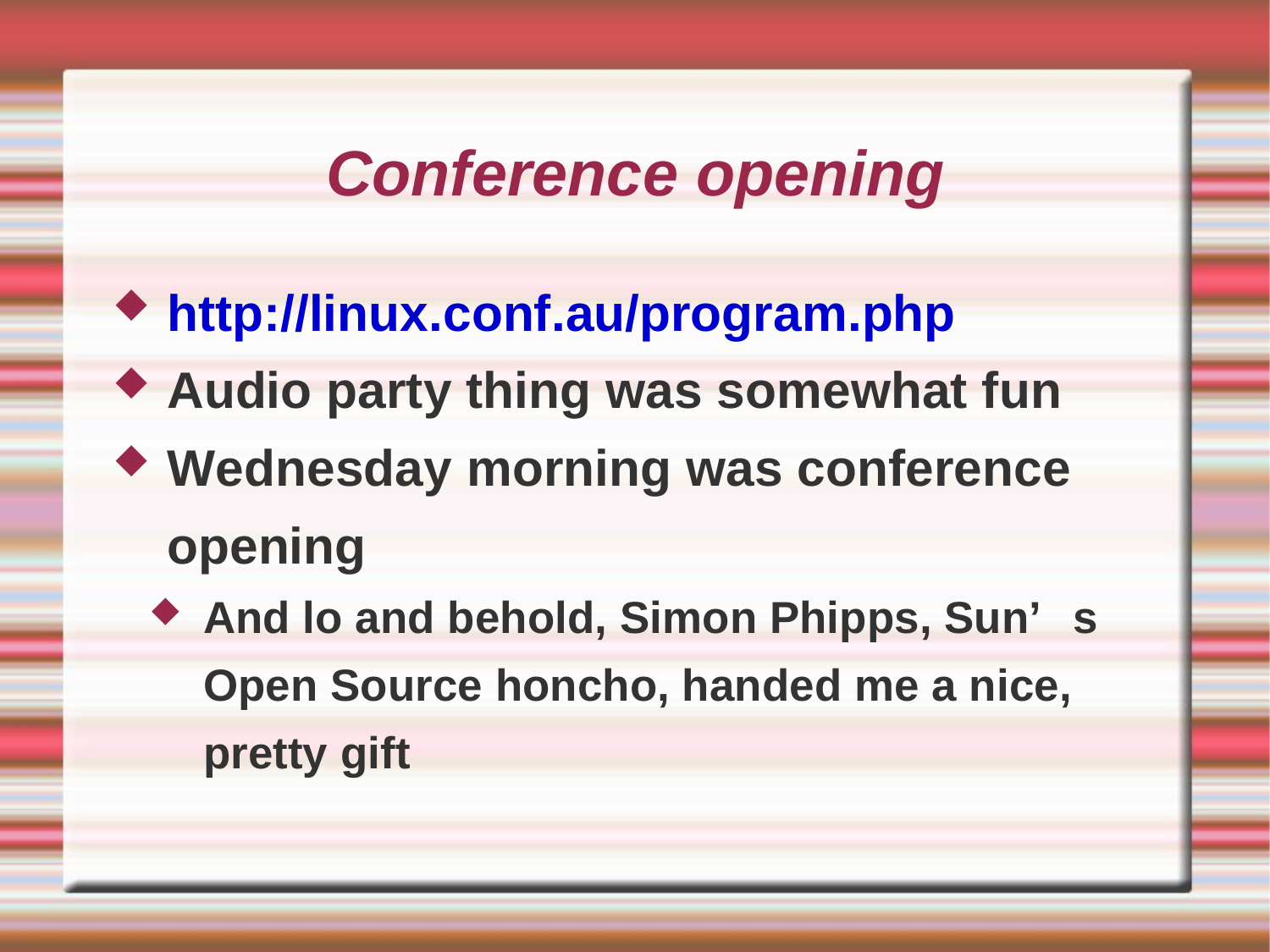# **Tutorials and more of Wednesday**

- **Kernel hacking tutorial was interesting** 
	- ◆ Having both Rusty and Robert Love
- ◆ Sat in on most of PHP5 features
	- ◆ Since I' m " learning" this as a new skill
- Golden Penguin Quiz Show
	- ◆ First time?
	- ◆ Was great fun! Canonical vs. " others" (or nerds vs. geeks)
- ◆ Dinner with Sun again (yum!)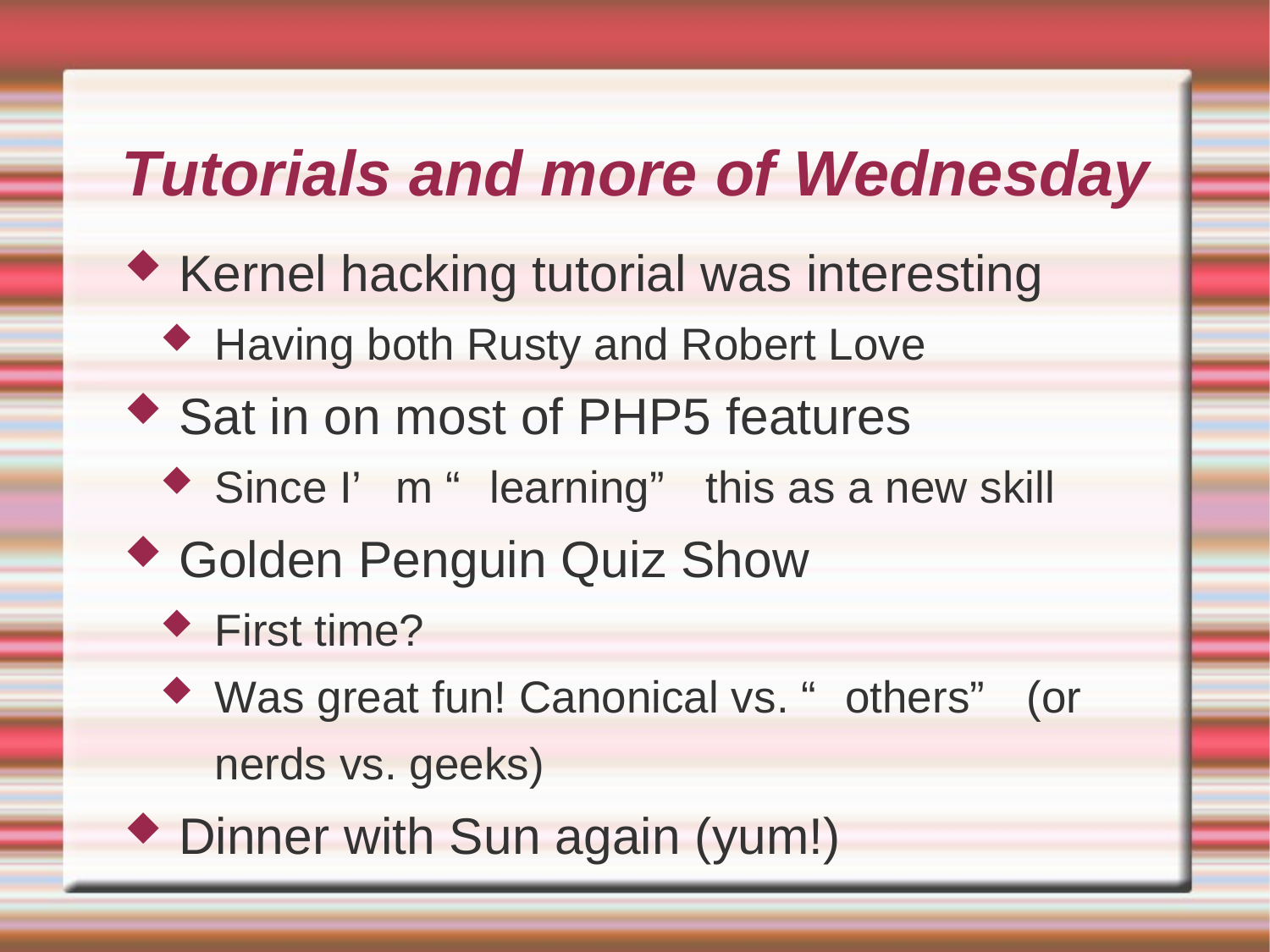## **Tridge' s keynote**

 Everyone and his cat knows how to manipulate Bitkeeper now

- ◆ telnet thunk.org 5000
- ◆ help

◆ echo clone | nc thunk.org 5000 > e2fsprogs.dat

SourcePuller is on sourceforge now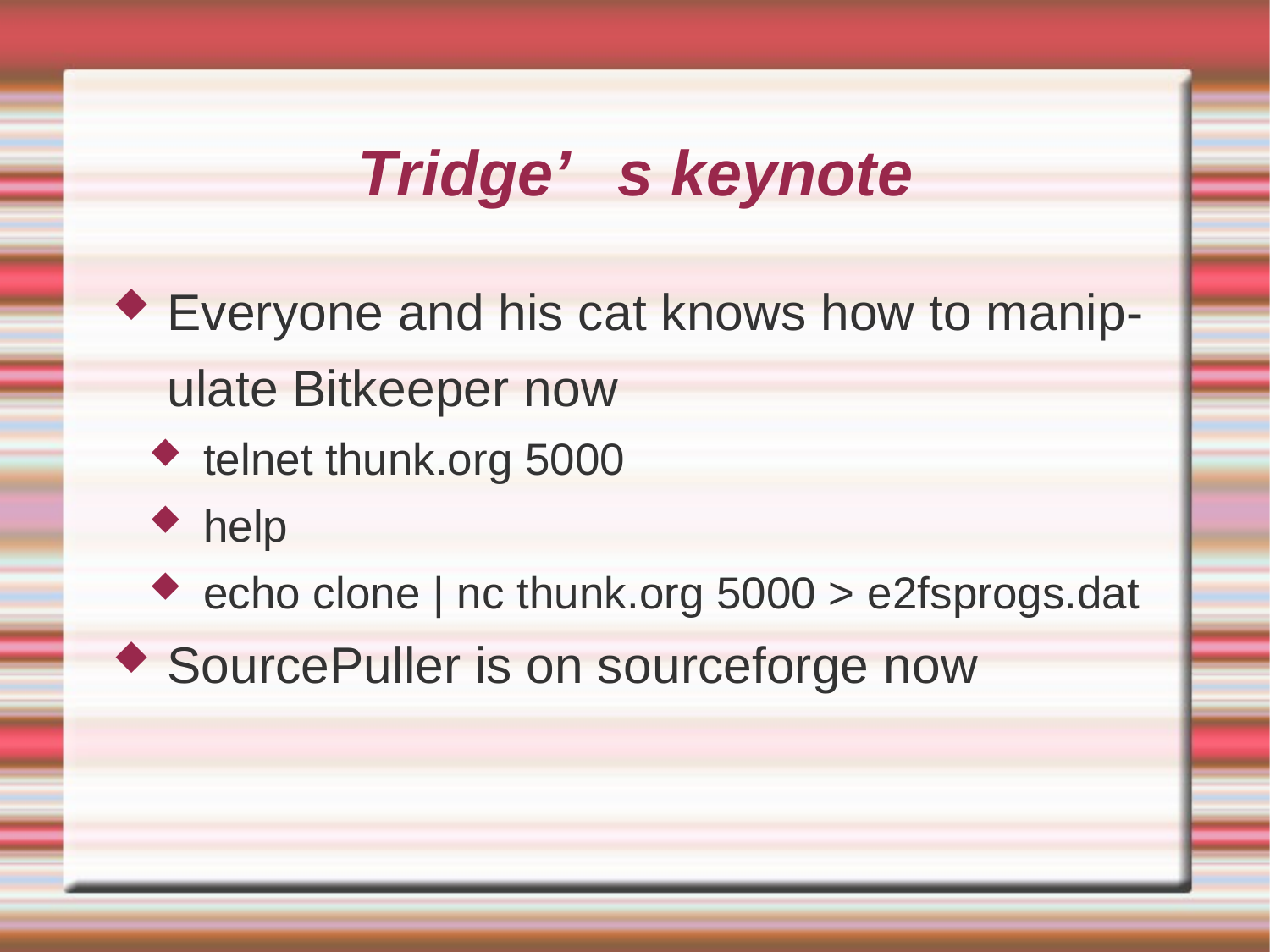# **More Thursday**

 Pia' s Open Love concept Asterisk talk was a bit too business-y Virtualizing Linux on PPC64 was sweet ◆ Marc Merlin's sa-exim and fighting spammers was useful Networking session! Beer, canapes, good chat; all at CSIRO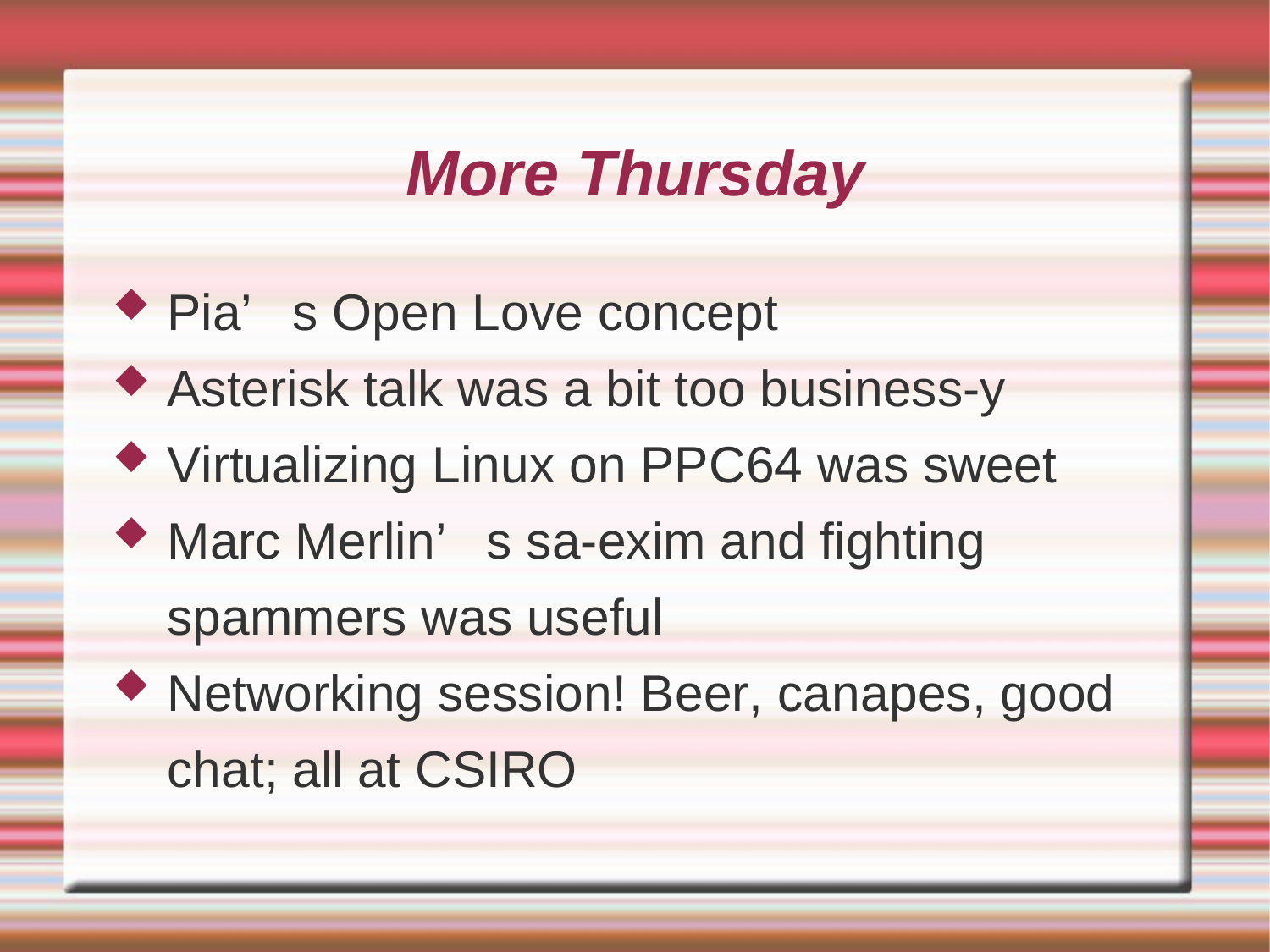# **Friday...**

**Insight into Linu(s|x) by Andrew Morton**  Elizabeth Garbee, youngest LCA presenter Mark Shuttleworth shows us amazing space pictures Dinner! No beer, but almost an unlimited amount of food

◆ T-shirt didn' t get as much \$\$\$ as before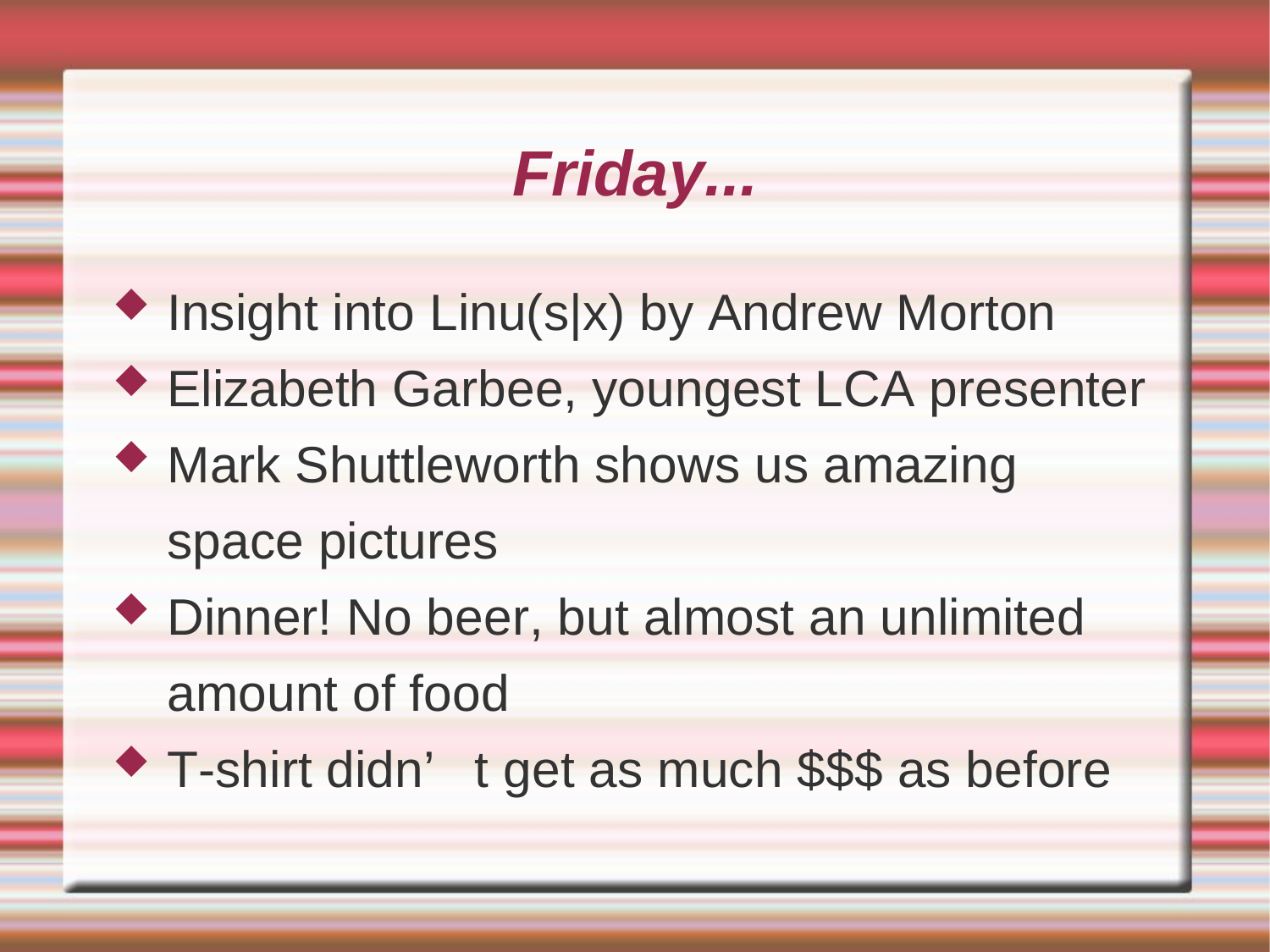## **Saturday**

- **I heard Eben Moglen was great** 
	- $\bullet$  I wanted to see the birth of a processor too!
- ◆ Pity I got on a plane at 0615 :(
- ◆ Got debauched for the weekend...
- ◆ Got on another plane, Monday, 0615 for UbuntuDownUnder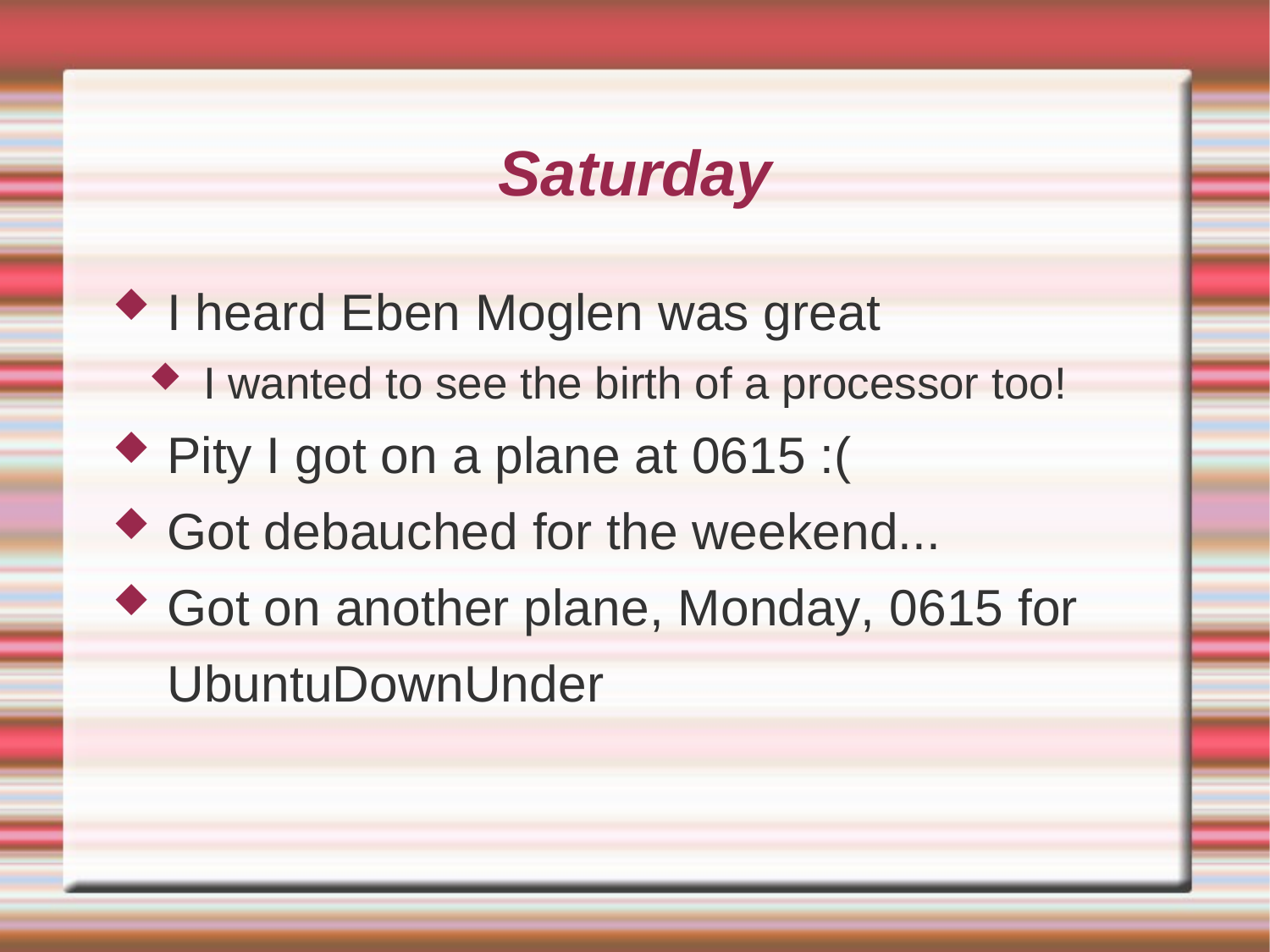# **Monday**

◆ High class, Vibe Rushcutters hotel My room was wonderful Had breakfast (and we did pretty much all meals at the hotel) Met some of the crew, got my Ubuntu badge, and waited for the opening keynote by Mark Shuttleworth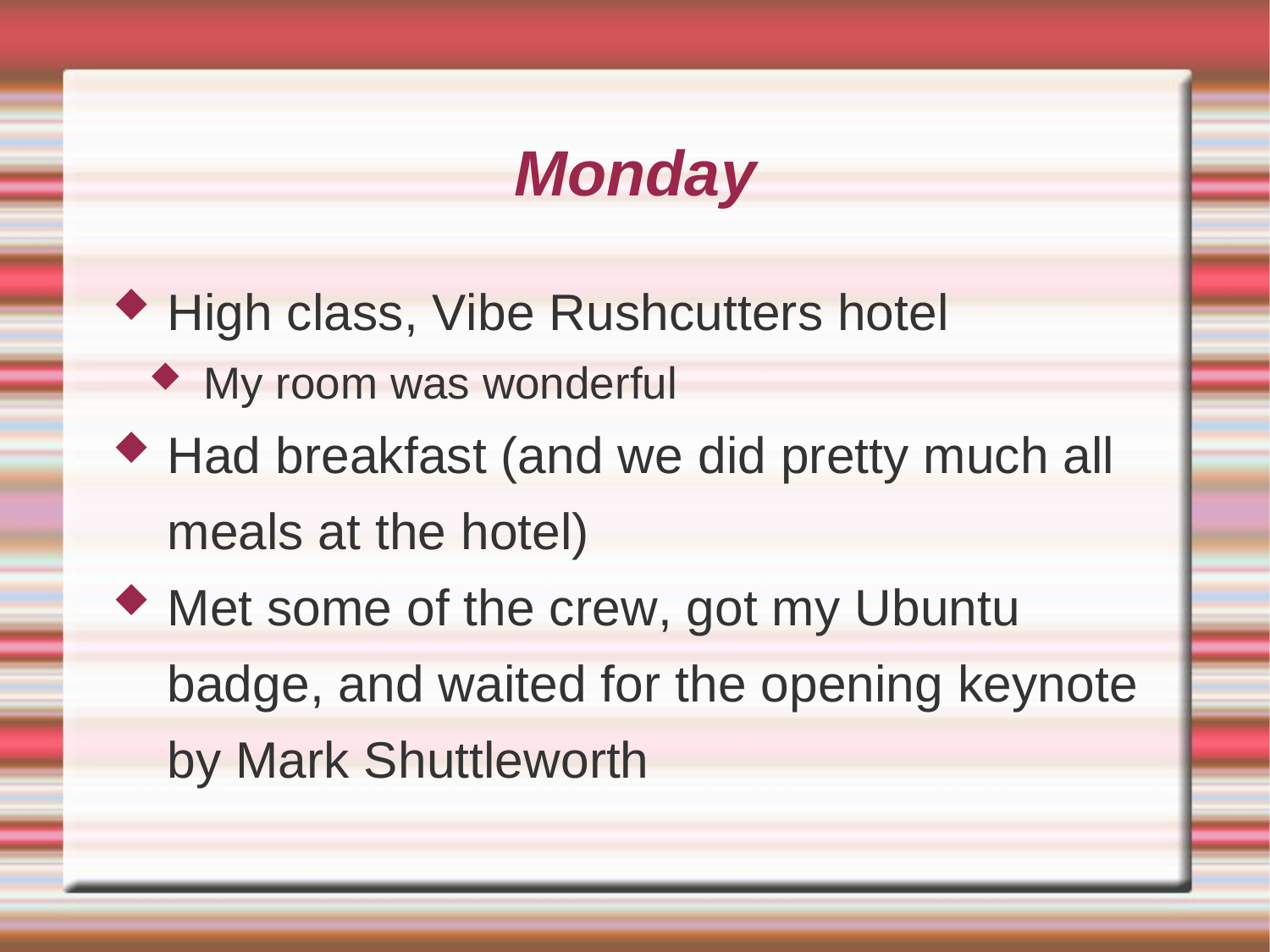## **The rest of the week**

- Learnt new Ubuntu-styled things ◆ Met lots of people ◆ Set the pace for where Breezy Badger is heading ◆ I was Spec Editor
	- ◆ I saw all the specifications; progress for the next six-months

Opposite me, sat, a technical writer...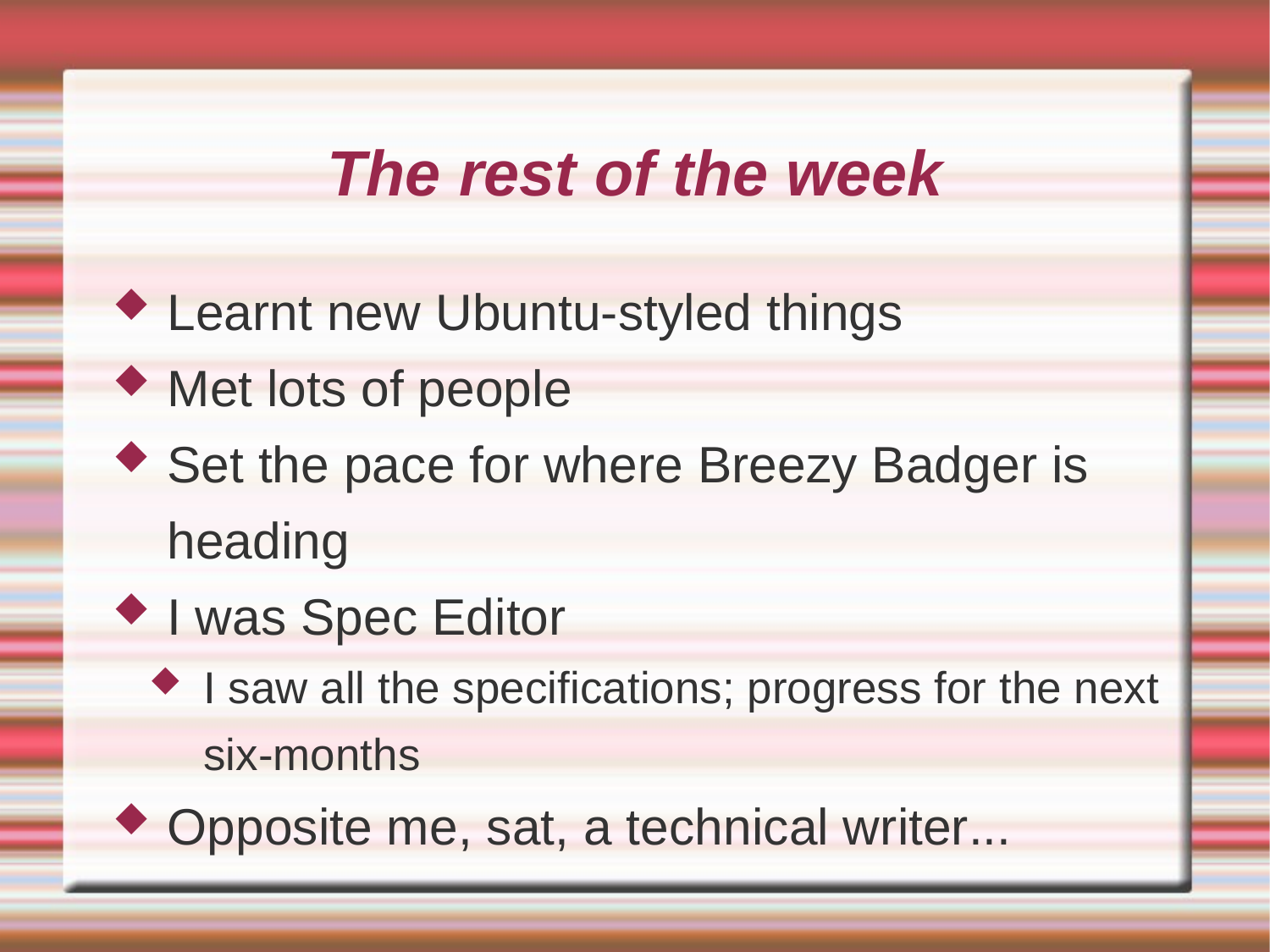## **And more...**

- Some highlights:
	- ◆ Xen
	- ◆ 2.6.12 kernel
	- ◆ OpenOffice.org 2
	- $\bullet$  Installer from the LiveCD
	- ◆ Shtoom VoIP
	- Bazaar
	- ◆ Mini-buntu
- ◆ Laptop's that " just work"
- Community en
	- hancement
	- World tour, The Fridge, News letter
- Launchpad, Malone, Hct, and other secret stuff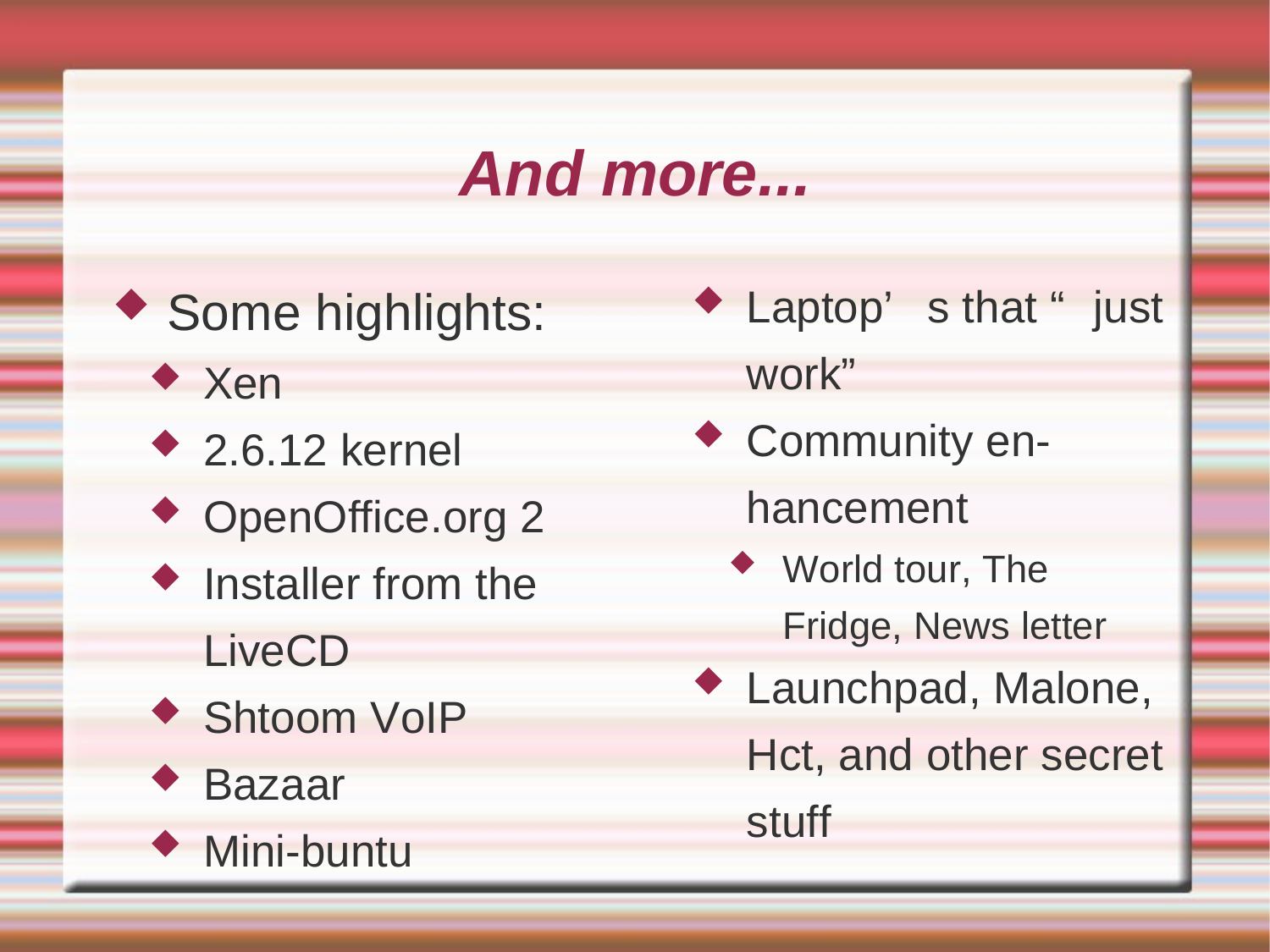# **Fun**

◆ Saturday we all let our hair down Boarded 2 buses ◆ Caught The Hitchhikers Guide to the **Galaxy** 

- ◆ Had great dinner at Fox Studios
- ◆ Some went to party on all night
- **Took a cab ride to the airport with Mark**
- Really, really, burnt out